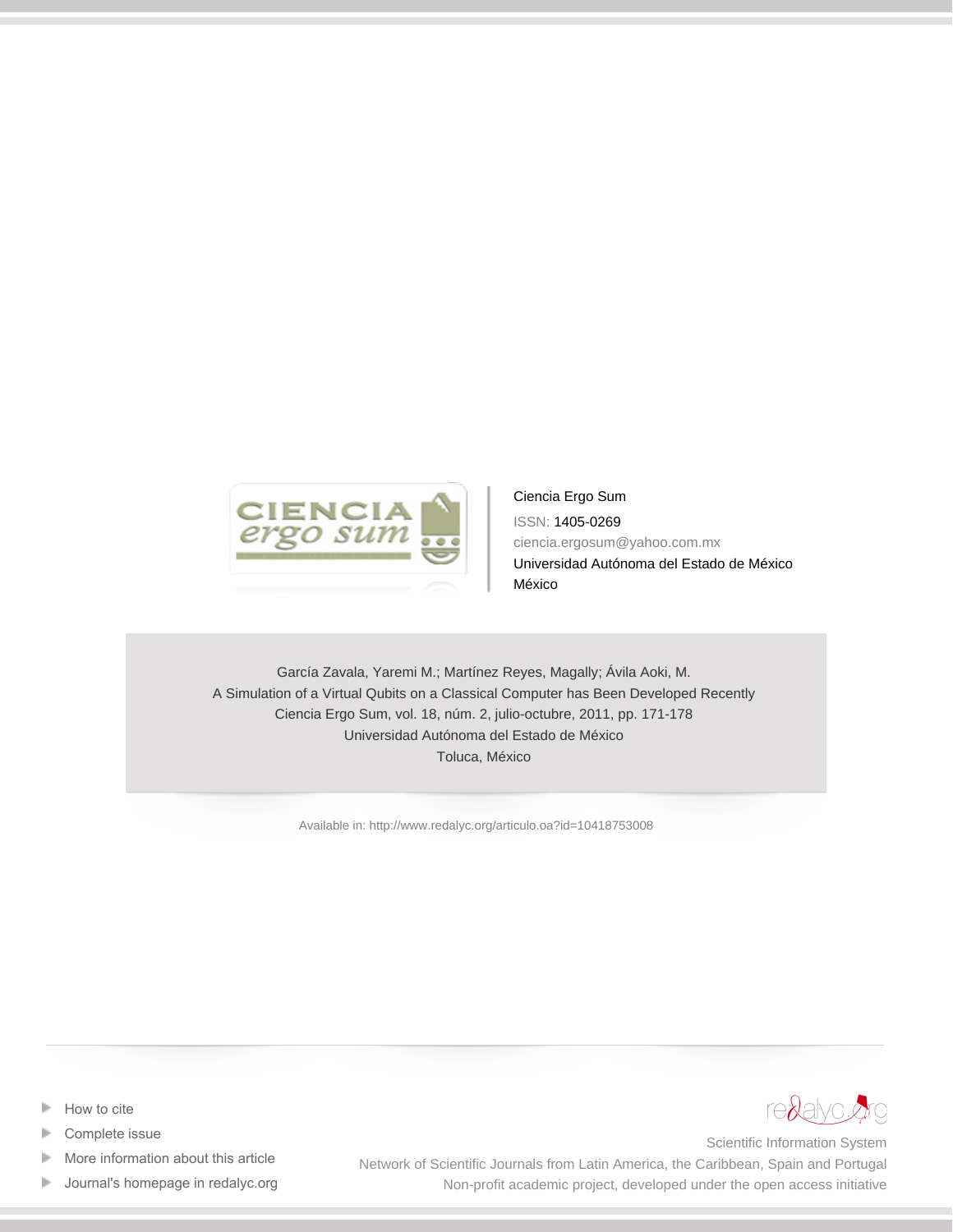# A Simulation of a Virtual Qubits on a Classical Computer has Been Developed Recently

Yaremi M. García Zavala\*, Magally Martínez Reyes\* and M. Ávila Aoki\*

Simulación de una computadora cuántica

Recepción: 27 de agosto de 2010 Aceptación: 2 de mayo de 2011

\* Centro Universitario UAEM Valle de Chalco, Universidad Autónoma del Estado de México, México

Correo electrónico: eyyaremi\_1411@hotmail.com; mmreves@cinvestav.mx v vlkmanuel@uaemex.mx virtual sobre una computadora clásica operando con un número infinito de bits Resumen. Una simulación en términos de un número infinito de señales analógicas de los qubits virtuales generados aleatoriamente es hecha. Las compuertas cuánticas asociadas con la computadora cuántica aleatoria son simuladas con amplificadores operacionales. La simulación satisface los cinco criterios de Di Vincenzo impuestos a una computadora cuántica operativa. La medición cuántica y entrelazamiento son explicados perfectamente. Dentro de nuestro enfoque, decoherencia no es un problema ya que el tiempo de ejecución de una compuerta es menor que el tiempo de calibración del amplificador operacional. En suma, la presente simulación de una computadora cuántica en señales y sistemas de Electrónica, es completa y proporciona información importante acerca de los detalles de decoherencia.

Palabras clave: qubits, compuertas, analógicas, señales, sistemas, entrelaamiento, SO(2), decoherencia.

Abstract. A simulation of virtual and randomly generated qubits in terms of an infinite number of analogical signals is performed. The quantum gates associated with the random quantum computer are simulated through operational amplifiers. The present simulation satisfies the five Di Vincenzo requirements imposed to an operative quantum computer. Quantum measurement and entanglement are perfectly well accounted for. Within our approach, decoherence is not a problem since the time of execution of a gate is less than the calibration time of the operational amplifier. In short, the present simulation of a quantum computer in electronics signals and systems is complete and gives important information about the details on decoherence.

Key words: qubits, gates, analogical signals, systems, entanglement, SO(2), decoherence.

### Introduction

A Simulation of a virtual qubits on a classical computer has been developed recently (Kamalov, 2006; Kamalov, 2009). From this, a classical computer model of quantum entangled states is proposed. The approach relies in a controlled correlation or anti-correlation of the EPR-Bohm type where the Bell inequalities are not violated. The authors of (Kamalov, 2006; Kamalov, 2009) argue that the construction of virtual quantum states is possible due to the hypothesis on the nature of quantum states (Kamalov, 2001). Thus, they construct a correlated quantum objects from the stochastic geometrical background (i. e. gravitational fields and waves background) whose solutions are two particles oscillating with a suggestive random phase. This phase is the same in all of the geometric area of coherence (Kamalov, 2006).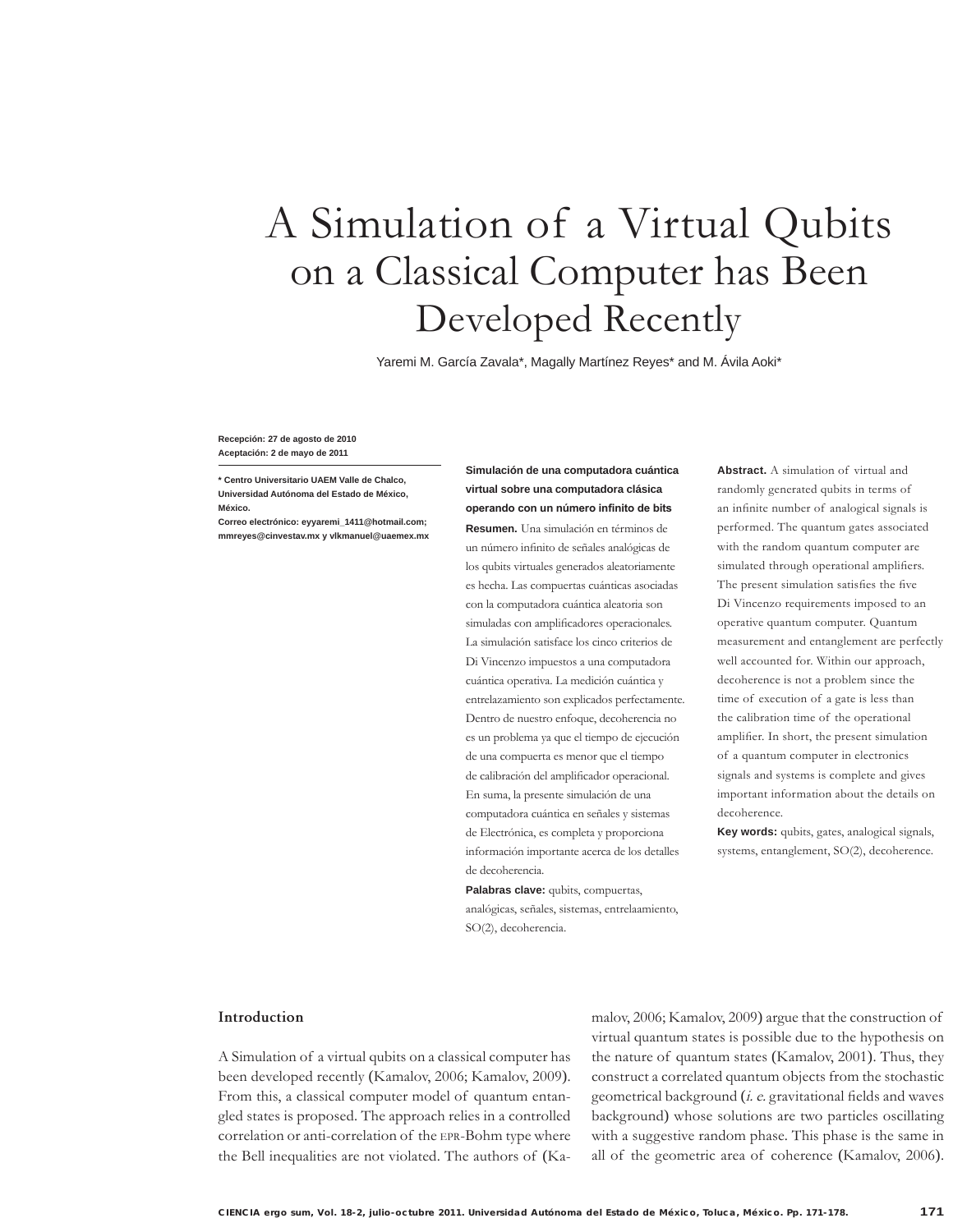By proposing an algorithm for the coherent phase, in (Kamalov, 2006; Kamalov, 2009) a virtual qubit is modeled on a classical computer. At this point we want to stress, that Feynman's original idea of quantum calculation, relies on the impossibility of calculating through a classical computer, the action of a transformation on a superposition of entangled states (Feynman, 1982; Feynman, 1986). The above is a serious obstacle for the approach practiced in (Kamalov, 2006; Kamalov, 2009) although certainly this last is not completely wrong. That is, the approach is overall semi-classical since the discretization process for obtaining the Boolean values 0 and 1 is achieved without making use of the azimuthally of the single valued coherent phase. In this way, they simulate a virtual quantum computer with just one classical bit. Consequently, the agreement of (Kamalov, 2006; Kamalov, 2009) with Feynman's quantum computation is not direct unless we work within a very limited semiclassical scheme.

On the other hand, it is worth to note that in the original papers (Feynman, 1982; Feynman, 1986) nothing was mentioned about the limit case of a classical computer operating with an infinite number of classical bits. By this reason, in the present work the simulation of the virtual quantum computer of Kamalov et al (Kamalov, 2006) is done in terms of a computer operating with an infinite number of classical bits. The utility of the present approach is the suggestion of a new approach for generating quantum computer technologies. The initialization state of the respective non-finite classical machine is implemented by subjecting the resulting signal to a rectifier whose time of operation is very long. Furthermore, in the image of the classical computer operating with an infinite number of bits, an unitary operation (quantum gate) is thought of as phase shifting in discrete steps.

The paper is organized as follows: In section II a brief review on the construction of virtual quantum states is given, in Section III the equivalence between a virtual quantum computer and a computer of an infinite number of bits is proved. In section IV the initialization is discussed and the CNOT gate is also simulated in the image of a computer of an infinite number of bits. Furthermore, quantum entanglement is also simulated in terms of signals and systems. Finally in Conclusions a discussion about the results is given.

## 1. Virtual quantum states

The theoretical basis for the construction of virtual quantum states is accounted in Ref. (Kamalov, 2009). In such an

approach, the generator of various non-interacting objects is the generating correlation (coherence) of a stochastic geometrical background. The region of the background localization is called the area of coherence zone. The explanation about how this occurs is quite simple; let us consider a situation where the background of stochastic gravitational fields and waves represent the effect of the stochastic geometrical background. This makes that the mathematical metric fluctuates. To use the representation of extended particles as localized self-gravitating structures within the Einstein-De Broglie approach, we obtain the selfgravitating solution with the non-resonance quantization mechanism as a result (Kamalov, 2009). The accounting for the gravitational field in the vacuum within the Einstein theory (with invariants of Ricci tensor  $R$  and metric tensor g) is the action function (Saharov, 1967; Saharov, 1975).

$$
S(R) = -\frac{1}{16\pi G} \int dx \sqrt{-gR}.
$$
 (1)

The resultant action of all these gravitational fields with number  $j$  is the functional

$$
S_0(\psi) = \sum_{j=1}^{\infty} S_j,\tag{2}
$$

being  $\psi(x)$  the external field given by the metric tensor  $g_{ik}$ of the gravitational field (Kamalov, 2009). The metric in the linear approach is:

$$
g_{ik} = \eta_{ik} + h_{ik},\tag{3}
$$

where  $\eta_{ik}$  is the Minkowski metric (unity diagonal matrix) and  $h_{\mu\nu}$  satisfies the gravitational field equations

$$
\Box h_{mn} = 16\pi G S_{mn},\tag{4}
$$

G being the gravitational constant,  $S_{mn}$  the energy-momentum tensor of gravitational field sources and □ the d'Alembertian operator. The solution of Eq.  $(4)$  is:

$$
h_{\mu\nu} = e_{\mu\nu} \exp(ik_{\nu}x^{\nu}) + e_{\mu\nu}^{*} \exp(-ik_{\nu}x^{\nu}),
$$
\n(5)

the tensor  $h_{\mu\nu}$  is called the metric perturbation,  $e_{\mu\nu}$  is the polarization, and  $k^v$  the 4-dimensional wave vector. In the approach of Kamalov et al it is assumed that the metric perturbation is distributed in space with an unknown distribution function  $\rho = \rho(h_{\mu\nu})$ .

The relative displacement  $\delta$  of two particles is described in General Theory of Relativity by deviation equations (Kamalov, 2009):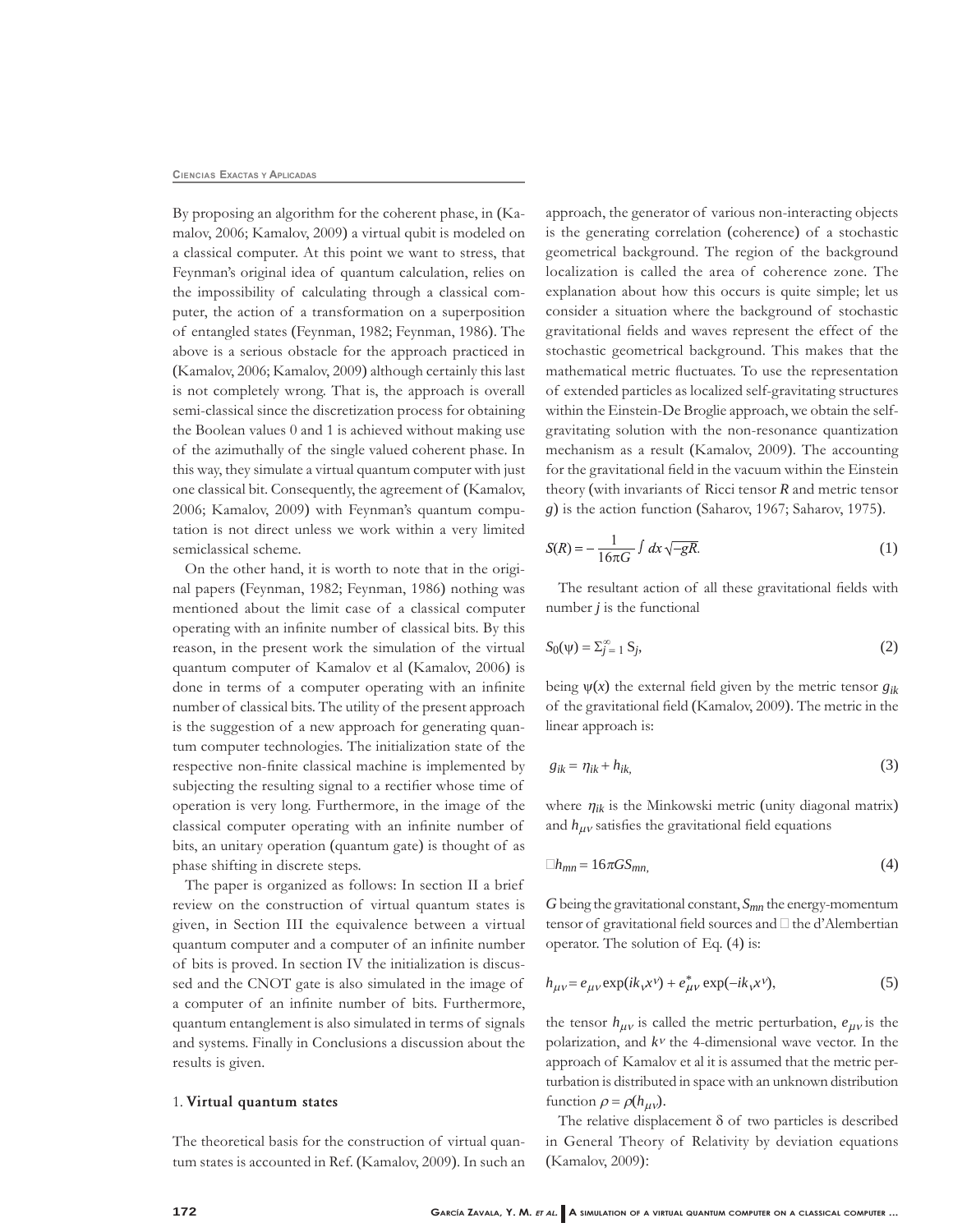$$
\frac{D^2}{D\tau^2} \delta^i(j) = R^i_{kmn}(j) \delta^m \frac{dx^k}{d\tau} \frac{dx^n}{d\tau}
$$

where  $R_{kmn}^{l}(j)$  is the Riemann's tensor with gravitational field number  $j$  of the stochastic gravitational fields. Eq.  $(3)$ reduces to an equation of two particles oscillations whose solution is:

$$
d^{1}(j) = d_{0}exp(k_{a}x^{a} + i\omega(j)t)
$$
\n(7)

with  $a = 1, 2, 3$ . To sum over all of the fields the phase transforms as  $\Phi(j) = \omega(j)t \rightarrow \Phi(t) = \omega(t)t$ , where t is the time coordinate. According with present approach, which is close of Ref. (Kamalov, 2009) this random phase is the same for various quantum microobjects in the area of this coherent background localization (Kamalov, 2004). This area is such that the correlation factor for these two particles is nonzero *i. e.* presence of quantum entanglement.

# 2. Equivalence of a virtual quantum computer and a computer of an infinite number of bits

The generation of several dichotomic random signals with controlled mutual correlation factor out of a single continuous stochastic process has been implemented (Kamalov, 2006). In fact, in the Eqs. (37) and (38) of Ref. (Kamalov, 2006) a random signal was generated on its basis with the help of the algorithm:

$$
b(\alpha, t) = sign\{\cos(\Phi(t) + \alpha)\},\tag{8}
$$

where  $\alpha$  is an arbitrary parameter and  $\Phi(t)$  a random quantity, which satisfy  $\langle \Phi(t) \rangle = 0$ . Paraphrasing the first line after Eq. (37) of (Kamalov, 2006) "The random phase (37) can be used for simulating quantum computing via generating the following  $K$  random dichotomic functions". However, we want to stress that in the Kamalov's random dichotomic functions given by Eq. (8) it was not mentioned explicitly that there are an infinite number of degrees of freedom although certainly such a functions contains them. In fact he claims that "are arbitrary fixed phases". It is worth mentioning that the infinite number of Boolean signals of Eq. (8) is quantized due that,

$$
B_n = sign\{\cos(\Phi(t) + \alpha + n\pi/2)\},\tag{9}
$$

is also a Boolean signal for each  $n = 0, \pm 1, \pm 2, \pm 3, \dots$ . The set of bits  $B_n$  of the above equation is non finite. The correlation of signals  $b(\alpha)$  and  $b(\alpha + \Delta \alpha)$  is (Kamalov, 2006):

(6) 
$$
M(\Delta \alpha) = \langle x(\alpha)x(\alpha + \Delta \alpha) \rangle = 1 - \frac{2|\Delta \alpha|}{\pi}
$$
 (10)

We observe that for a couple of phases  $\alpha_1 = \alpha + (n + 1)$  $\pi/2$  and  $\alpha_2 = \alpha + n\pi/2$  a classical computer is achieved because in such a case the entanglement  $(i. e. correlation)$  is (Kamalov, 2006):

$$
M(\Delta \alpha) = 1 - \frac{2|\Delta \alpha|}{\pi} = 0.
$$

# 2.1. Experimental simulation of the probabilistic quantum states.

The central idea about quantum computers proposed by Feynman is that they cannot be simulated by a finite number of classical bits. We point out that if the computer works with an infinite number of bits then there is not contradiction with Feyman's idea. Furthermore, the simulation is possible.

Let us define the orthogonal O-bits in terms of typical electrical engineering analogical signals as follows

$$
|0) = \frac{a_0}{2} + \Sigma_{n=1}^{\infty} a_n \cos(n\pi x),
$$
 (11)

$$
|1) = \sum_{n=1}^{\infty} b_n \sin(n\pi x), \qquad (12)
$$

where the coefficients  $a_n y b_n$ , which are obtained as usual by using the ortho normality of the functions sin and cos, satisfy

$$
(0|0) = |a_0/2|^2 + \sum_{n=1}^{\infty} |a_n|^2 = 1,
$$
\n(13)

$$
(1|1) = \sum_{n=1}^{\infty} |b_n|^2 = 1,
$$
\n(14)

$$
(0|1) = (1|0) = 0.
$$
\n<sup>(15)</sup>

If q: [0, 1]  $\rightarrow \mathbb{R}$  is a continuous periodic function then a general O-bit satisfy

$$
|q) = A|0) + B|1),
$$
\n(16)

where  $|A|^2 + |B|^2 = 1$ .

The way in which the quantum bits (dichotomic random signals) of Ref. (Kamalov, 2009) can be experimentally simulated by the signals (16) is illustrated in figure 1 where micro controller 16F877A system has as input a random generation of a function obtained from a C<sup>++</sup> program, which is sent to a deriver LM741 (integrer) transformer from where a signal called basic O-bit emerges with a definite parity.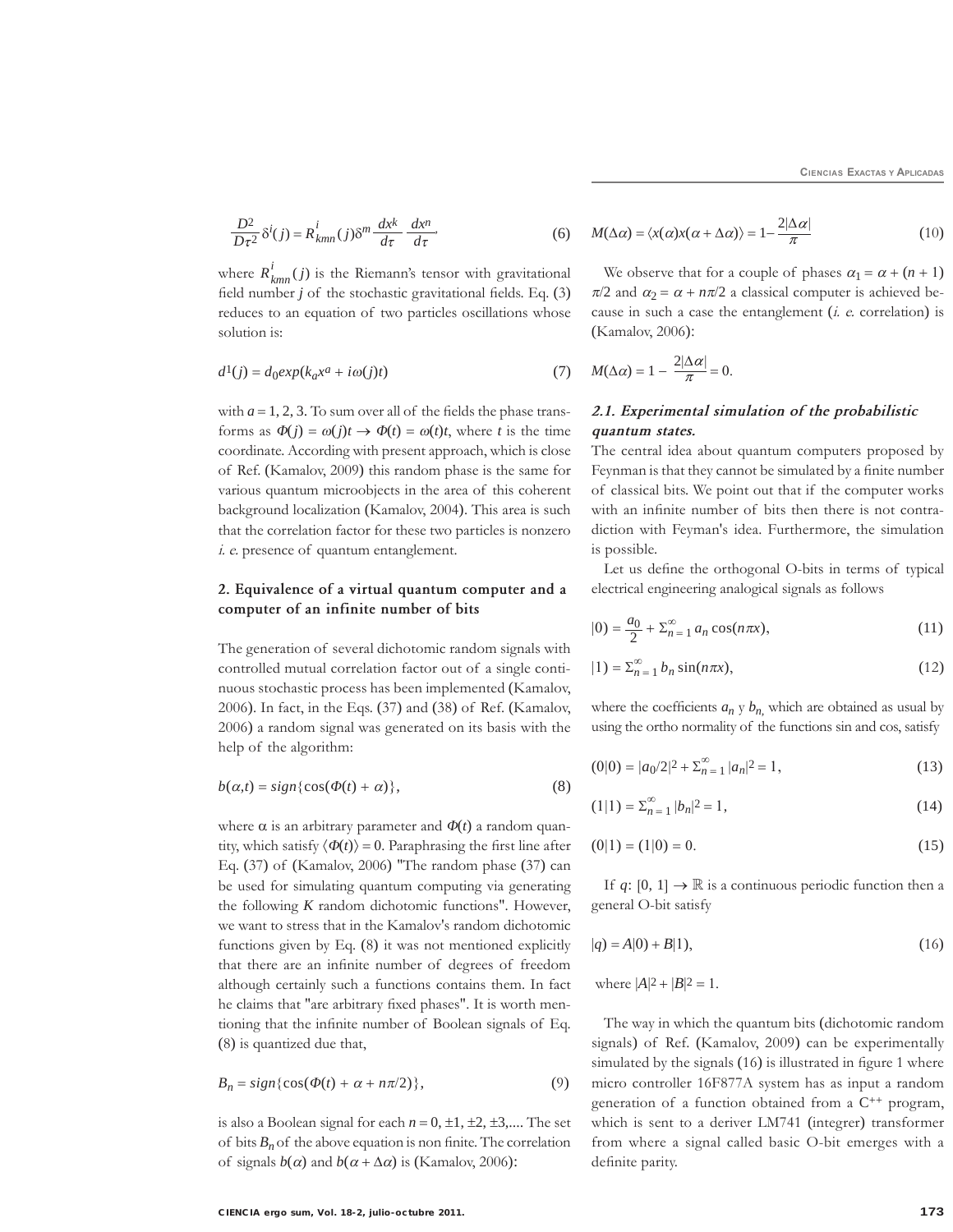It is worth to observe that the simulations (11) and (12) of the quantum bits involve an infinite number of degrees of freedom or component modes. In other words, the simulation is done on a Hilbert space of order 1.





# 3. Di Vincenzo criteria imposed to an operative quantum computer

In order to complete the simulation of random quantum computers by classical computers of an infinite number of bits, we need first to simulate the five requirements imposed by DiVincenzo (Nakahara, 2004) on operative quantum computers. These five requirements are the following:

a) The quantum degrees of freedom: the qubits required to hold data and perform computation should be available as dimensions of the Hilbert space of a quantum system. This requirement is trivially simulated by the Eqs (11) and (12).

b) Initialization: this requirement indicates that it must be possible to place the quantum system in a fiducial starting quantum state. The idea is then to set the system in an "all spin down" configuration for a chain of nuclear spins. This can be prepared by cooling the system to its ground state. The respective simulation of this initial state is achieved if we start the signal with an (1) obtained from the procedure of figure 1.

c) Precision Required (decoherence): this requirement indicates that the quantum computer must be to a high degree isolated from coupling with the environment. That is, the entanglement (Schroedinger, 1983; Schroedinger, 1935) between the quantum computer system and the environment system must be very small. Otherwise the system would collapse in a phase-breaking or decoherent state. This might cause lost of precision due that the time which has the quantum computer for performing logic primitive operations is negligible. In such a case an error correction theory would become necessary and this is precisely a paradigm of quantum information theory. In

> figure 2 is sketched the way the O-bit is processed through a logic gate. In the signal image the noiseless requirement is achieved by an optimal calibration of the device with which unwelcome fluctuations are avoided. The common source of noise in the signal image come from the external currents to the apparatus. In this way, the above gauge must be complimented with an ideal isolation of the system for repelling external currents which could deform the signal under study.

> d) One qubit logic gate: in Ref. (Oshima, 2003) it has been shown that in presence of an appropriate magnetic field, which act on a single qubit there is a non adiabatic unitary operation on its wave function. This consists of a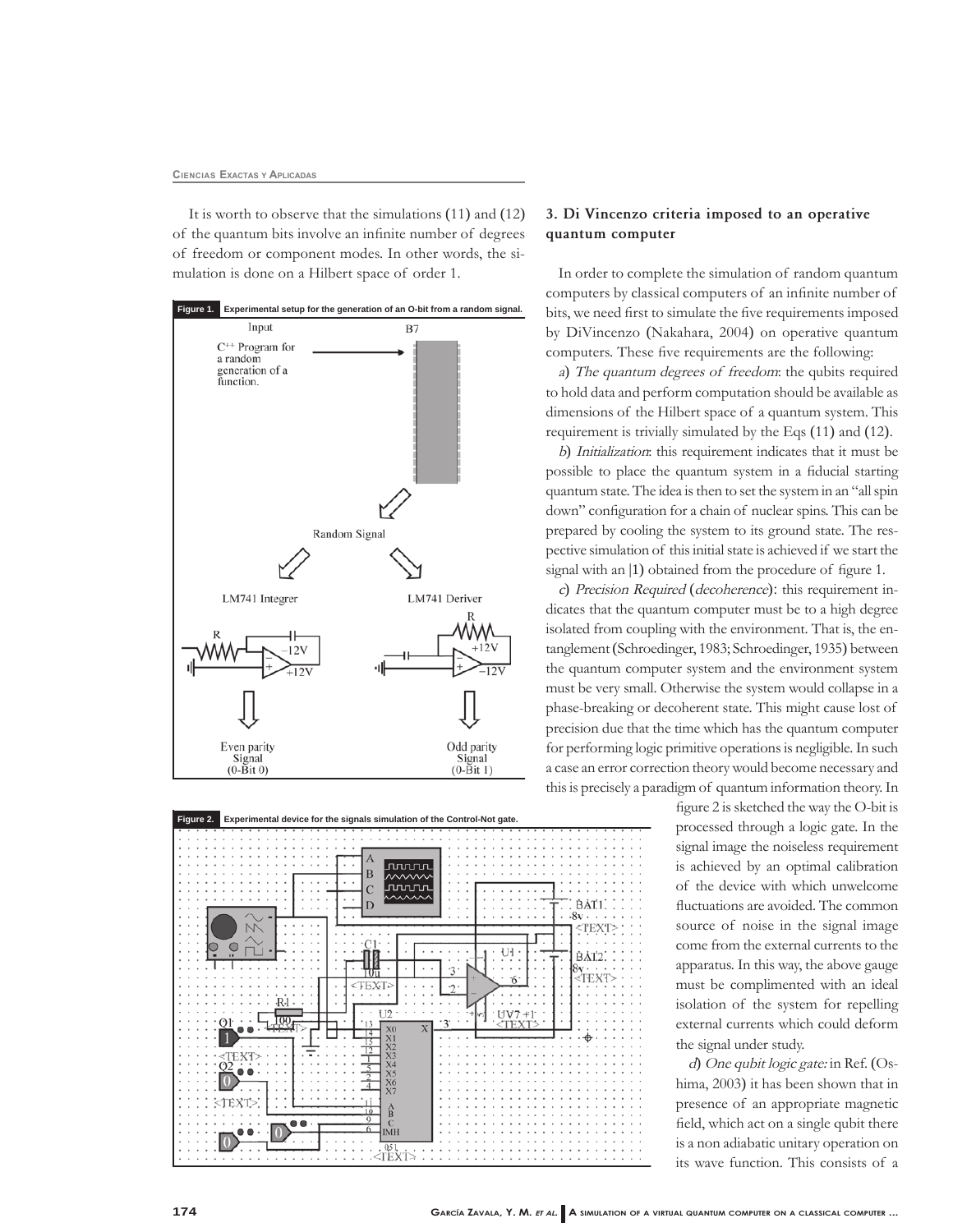CIENCIAS EXACTAS Y APLICADAS

phase shifting  $\exp(i\Phi_g)$  which define an universal quantum gate. This gate can be accomplished in the probabilistic quantum computer as a simple modulation in the amplitude of the signal. This simulation is faithful since there is a correspondence one to one and onto between an unitary operation acting on the qubit and an appropriate modulation in the amplitude of the signal. From the experimental point of view it is a trivial task to implement this through the use of a capacitor for eliminating the loops and a standard diode (Oppenheim, 1999).

e) Quantum Measurement: the framework of quantum mechanics requires a careful definition of measurement. The issue of measurement lies at the heart of the problem of the interpretation of quantum mechanics, for which there is currently no consensus (Feynman, 1982; Wheeler, 1983).

Measurement is viewed in different ways in the many interpretations of quantum mechanics; however, despite the considerable philosophical differences, they almost universally agree on the practical question of what results from a routine quantum physics laboratory measurement (Wheeler, 1983). To describe this, a simple framework to use is the Copenhagen interpretation, the utility of this approach has been verified countless times. All other interpretations are necessarily constructed so as to give the same quantitative predictions as this in almost every case.

The expected result of the measurement is in general described by a probability distribution that specifies the likelihoods that the various possible results will be obtained (This distribution can be either discrete or continuous, depending on what is being measured e.g. parity, energy, momentum, etc). What is universally agreed, however, is that if the measurement is repeated, without re-preparing the state, one finds the same result as the first measurement. As a result, after measuring some aspects of the quantum state, we normally update the quantum state to reflect the result of the measurement. This updating ensures that if an immediate re-measurement is repeated without re-preparing the state, one finds the same result as the first measurement. The updating of the quantum state model is called wavefunction collapse (Feynman, 1982; Wheeler, 1983), which can be formulated as follows.

Let the one qubit system be prepared in a state (in the signals and systems image this means to prepare the initial signal as a linear combination of sinusoidal and cosenoid functions)

$$
|\psi\rangle = C_0|0\rangle + C_1|1\rangle,\tag{17}
$$

where  $|C_0|^2 + |C_1|^2 = 1$ . To measure the observable  $\hat{H}$  it will be obtained the result  $h$  with probability given by:

$$
|p| = |\langle \psi | \hat{H} | \psi \rangle|^2 = h_0 |C_0|^2 + h_1 |C_1|^2,
$$
  
where  $\hat{H} | n \rangle = h_n | n \rangle$  with  $n = 0, 1$ . (18)

In Quantum Mechanics for the measurement process we need to take into consideration the measuring apparatus. By following Von Neumann (Neumann, 1955) we visualize the measurement as beginning with the surroundings S interacting with our machine *M* in the ready state  $|\psi\rangle$ . During this "pre-measurement" phase, the interaction Hamiltonian entangles S with M. Assuming that the apparatus can be characterized by a single degree of freedom (Srikanth, 2003), represented by the  $\{|\zeta_i\rangle\}$  that span the pointer basis, one obtains the state

$$
|\psi\rangle \stackrel{H}{\longrightarrow} |\Psi\rangle = h_0|C_0|^2|\zeta_0\rangle + h_1|C_1|^2|\zeta_1\rangle. \tag{19}
$$

Certainly it is not so simple to determine the general form of the interaction which leads to a specific measurement. However, in Quantum Computation and Quantum Information very often it is suggested that the more general form of the interaction of the measurement is (Nielsen, 2000):

$$
\hat{H} = e^{-i(\alpha_1 \sigma_x + \alpha_2 \sigma_y + \alpha_3 \sigma_z)},\tag{20}
$$

where  $\alpha_1^2 + \alpha_2^2 + \alpha_3^2 = 1$ . By the way, the above interaction leads to bit flipping through  $\sigma_x$ , a phase with  $\sigma_z$  or both within  $\sigma_y$ (Calderbank, 1997).

Within the signal and system approach, the simulation of the measurement process, which is represented by the Eq. (20), is then achieved by simulating in terms of signals the Pauli matrices  $\sigma_x$ ,  $\sigma_y$  and  $\sigma_z$ . This means to perform appropriate changes in the phases of the O-bits signals to turn (0) into  $i(1)$ ,  $(0)$  or  $(1)$  into  $i(0)$ ,  $-i(1)$ .

f) Simulation of the Control-Not gate: in order to proceed further for a more complete signals and systems simulation of the random quantum computer, we must be able of simulating the Control-Not gate. For this purpose the electronic circuit shown in the figure 2 is proposed.

The circuit of figure 2 is fed through two channels corresponding to the two input signals, which are simulating to the two initial qubits. This is composed of the following components: oscilloscope, LM741 amplifier, capacitor, a 100 k Ohms, a 4045 gate and two push buttons representing the two initial qubits. To push the buttons, the incoming current activates the gate, which decides the parity of the output signal through the pin 3.

g) Entanglement: quantum entanglement (Nielsen, 2000) is a basic ingredient for Quantum Computation.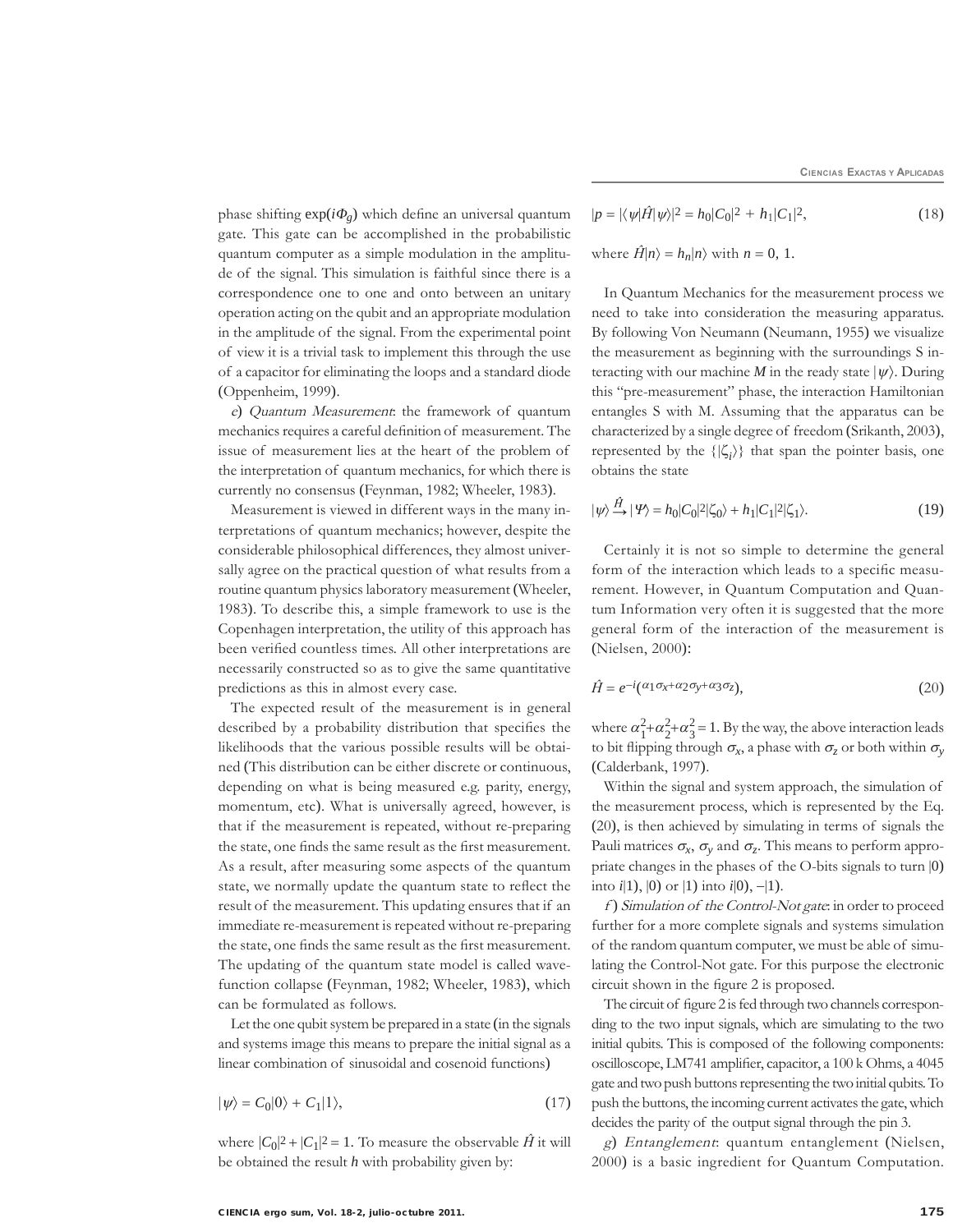#### **CIENCIAS EXACTAS Y APLICADAS**

The definition of an entangled state is that it is not entirely independent of other states. This intuitive point of view led to the formulation of the EPR paradox (Einsten, 1935) where the validity of the Quantum Mechanics was drastically questioned. In his paper of 1964 John Bell (Bell, 1964) proved that quantum mechanics and Einstein's assumptions lead to different results. In recent Bell test experiments (Aspect, 1999) it has been shown that pure Quantum Mechanics is acceptable and that Einstein's "local realism" does not. The so called Bell states are an important tool for the discussion of bi-partite entanglement which play a fundamental role for Quantum Computation and Quantum Information sciences (Nielsen, 2000).

quantum entanglement. In this way, we stress that this is possible if we employ analogical signals since the digital ones are manipulated in terms of classical logic gates, which are unsuitable for Quantum Computation. Thus, for accomplishing simple bi-partite entanglement in terms of signals, two random signals are produced as it is sketched in figure 1. Then the relative parity of these two signals which are different, are made dependent each other to subject them to an TL084 operational amplifier as it is illustrated in figure 3.

In figure 3 the amplifier works in such a way that if the parity of one analogical signal changes then the parity of the other changes too in such a way that the products of the parities is invariant under rotations. In this way, the simulation of simple entanglement in terms of analogical signals is done.

A complete simulation of the random quantum computer in terms of signal and systems demands an accounting of

Let us proceed now to simulate the so called Bell states:

 $\overline{(\}$ 





21)  
\n
$$
\Phi^{-} = \frac{1}{\sqrt{2}}(|0\rangle_{A} \otimes |0\rangle_{B} - |1\rangle_{A} \otimes |1\rangle_{B}),
$$
\n22)  
\n
$$
\Psi^{+} = \frac{1}{\sqrt{2}}(|0\rangle_{A} \otimes |1\rangle_{B} + |1\rangle_{A} \otimes |0\rangle_{B}),
$$
\n23)

 $|\Phi^{+}\rangle = \frac{1}{\sqrt{2}}(|0\rangle_{A} \otimes |0\rangle_{B} + |1\rangle_{A} \otimes |1\rangle_{B}),$ 

$$
|\Psi^-\rangle = \frac{1}{\sqrt{2}} (|0\rangle_A \otimes |1\rangle_B - |1\rangle_A \otimes |0\rangle_B). \tag{24}
$$

The idea is to employ a couple of amplifiers of the type TL084. For instance, to create the signal state  $|\Phi^{+}\rangle = \frac{1}{\sqrt{2}}(|0\rangle_{A} \otimes |0\rangle_{B} + |1\rangle_{A} \otimes |1\rangle_{B}),$  a couple of analogical states  $|0\rangle_A$  and  $|0\rangle$  $_B$  are first randomly created in an independent way in the form illustrated in figure 1. Then they are introduced in a TL084 operational amplifier with which the entangled signal  $\frac{1}{\sqrt{2}}(|0\rangle_A \otimes$  $|0\rangle_B$  is created, providing an amplitude modulation  $1 \rightarrow \frac{1}{\sqrt{2}}$  is performed through the process. In exactly the same way it is created the entangled signal  $\frac{1}{\sqrt{2}}(|1\rangle_A \otimes |1\rangle_B$  Therefore, to superpose the two above signals in the usual way, it is obtained the Bell signal  $|\Phi^+|$ , which is maximally entangled since this cannot be decomposed by a product of signals. This follows from the simple rules of the product of sine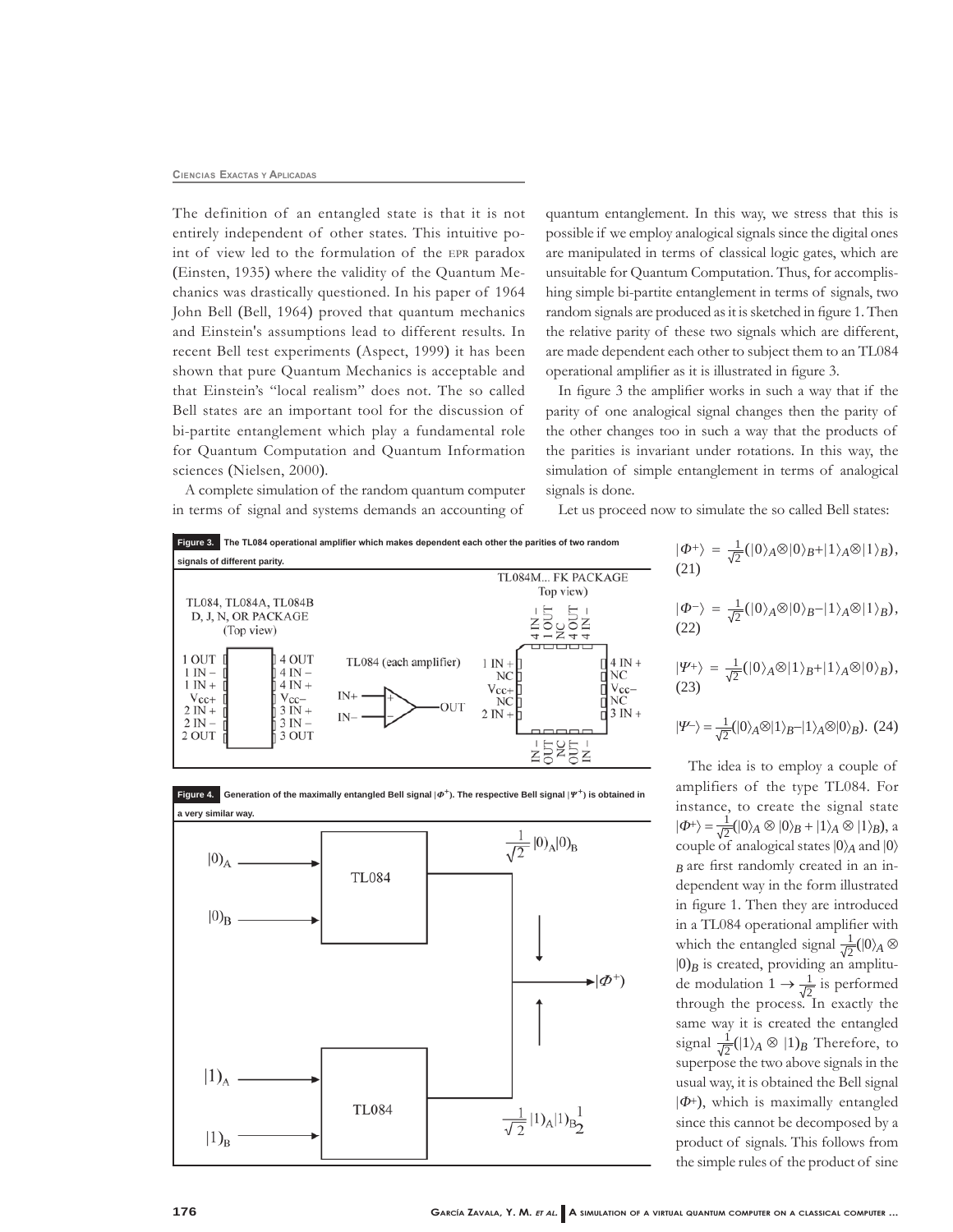and cosine functions. All this is sketched in the figure 4. From such figure it is easily seen that the state  $|\Phi^{\dagger}\rangle$  is even under exchange of the couples of entangled signals  $A$  and  $B$ . On the other hand, the respective Bell signal  $|\Psi^4\rangle$  is obtained in a very similar way.

In order to create the Bell signal  $|\Phi^{-}\rangle$  we follow a procedure analog to the employed for the creation of the signal  $|\Phi^+|$ . The only difference is that the input signal  $|1\rangle_A$  is firstly subjected to a phase shifting  $|1\rangle_A$  $\rightarrow$  -|1)<sub>A</sub>. In this way the Bell signal  $|\Phi^-\rangle = \frac{1}{\sqrt{2}}(|0\rangle_A \otimes$  $|0\rangle_B + |1\rangle_A \otimes |1\rangle_B$ , is obtained. This process is sketched in figure 5.

# Conclusions

The construction of virtual quantum states from a stochastic geometrical background has been investigated. A simple method of generating a dichotomic signal has also been accomplished. In fact, this can be thought of a probabilistic quantum computer. We argue here that a quantum computer can be simulated on a classical computer with an infinite degrees of freedom. In fact, we have found a simulation of the virtual quantum computer in terms of a non finite number of analogical signals defining the orthogonal qubits (O-bits). We have also verified that such simulation satisfies the five requirements imposed by Di Vincenzo imposed to an operative quantum computer. The decoherence time of the random quantum

computer is thought of in the signals and systems image as the amplifiers calibration time which goes from 1 us to a few minutes. Decoherence is not a problem since the signals operation time is constrained to be less than the amplifiers calibration time. In particular, the Control-Not gate which has been successfully simulated in the present work has a time of execution less than the calibration time, of the amplifier LM741. Quantum entanglement is a basic tool of communication and processing of the information. By this reason, in the present work entanglement has been simulated through the operational amplifier TL084. Furthermore, by manipulation of the signals in a two amplifiers of the type TL084, the simulation

a very similar way.  $\frac{1}{\sqrt{2}}$  |0)<sub>A</sub>|0)<sub>B</sub>  $|0\rangle$ <sub>A</sub> **TL084**  $|0)_B$  $\blacktriangleright |\phi^{-}\rangle$ Phase shifting **TL084**  $\frac{-1}{\sqrt{2}}|1)_A|1)_B$  $|1)_B$ 

Figure 5. Generation of the maximally entangled Bell signal  $|\varPhi^{-}$ ). The respective Bell signal  $|\varPsi^{-} \rangle$  is obtained in

 $|\Psi^+\rangle$  and  $|\Psi^-\rangle$  has been done in terms of four randomly generated analogical signals  $|\Phi^+|$ ,  $|\Phi^-|$ ,  $|\Psi^+|$ , and  $|\Psi^-|$ respectively. By using the definitions of odd and even functions we observe from figure 3 that the product of the parities is invariant in the amplifier TL084 (which simulates bi-partite entanglement) under rotations of the signals. This suggests that the system TL084 is a gate simulating an interaction that has a  $SO(2)$  symmetry.

of the four maximally entangled Bell states  $|\Phi^+\rangle$ ,  $|\Phi^-\rangle$ ,

# Retrospective

The development of an operative quantum computer is a novel paradigm of the Computer Sciences Technologies. The subject becomes rather abstract for many scientist and students. The importance of the present paper lies in the four following points. a) The operational amplifiers employed in the present work are fed by signals (called O-bits) represented by  $|0\rangle = (a_0, a_1, a_2, a_3,...)$  and  $|1\rangle = (b_0, b_1,$  $b_2, b_3, \ldots$ ) in Eqs. (11) and (12). The O-bits can be thought of as a non-deterministic Turing machines with an infinite number of degrees of freedom. b) This helps to make more tangible and concrete the concept of a quantum computer to non specialists.  $c$ ) This prompts electronics science to develop more efficient chips for accounting for quantum entanglement and control not gates.  $d$ ) The present approach is a novel technology for developing quantum computers, is a novel technology to develop the specifical property of the may compete with others previously developed.